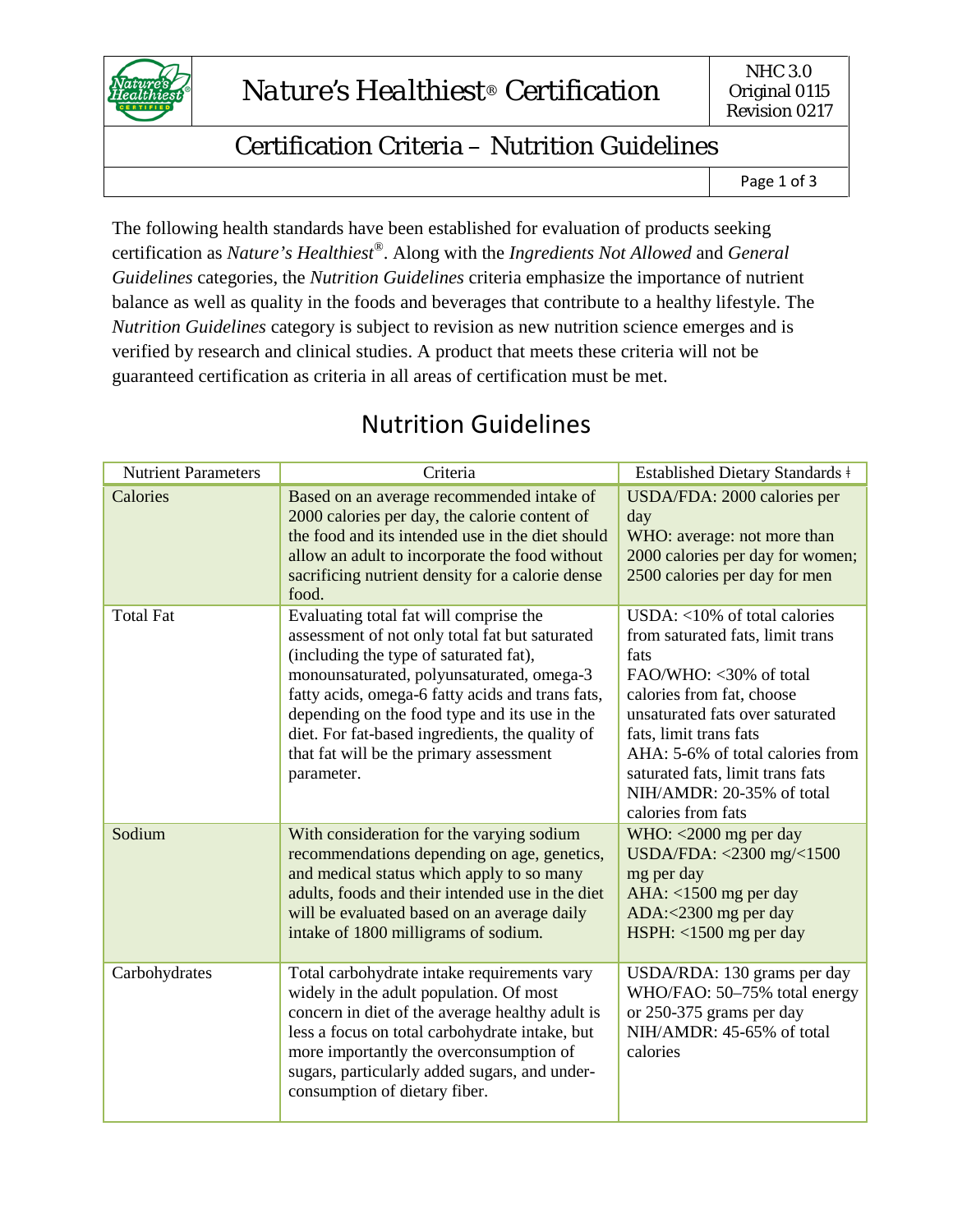

## Certification Criteria – Nutrition Guidelines

Page 2 of 3

| Fiber   | The soluble and insoluble fiber found<br>naturally in whole foods is most beneficial for<br>human health. Approval for carbohydrate<br>evaluation of foods for Nature's Healthiest<br>will focus on naturally occurring fiber sources<br>from intact whole grains, legumes, fruits and<br>vegetables rather than added fiber<br>enhancement and supplementation. The<br>average daily intake recommendation from<br>established guidelines for a healthy adult is a<br>minimum of 29 grams per day.                                                                                                                                                                                                                                                                                                                                                                        | HSPH: 20 grams per day<br>USDA/DRI: men: 38 grams/day;<br>women 25 grams/day $-14$ grams<br>per every 1000 calories<br>consumed<br>CDC/IOM: men: 31-34<br>grams/day; women 25-28<br>grams/day                                                                                                                                                                                                                                                        |
|---------|----------------------------------------------------------------------------------------------------------------------------------------------------------------------------------------------------------------------------------------------------------------------------------------------------------------------------------------------------------------------------------------------------------------------------------------------------------------------------------------------------------------------------------------------------------------------------------------------------------------------------------------------------------------------------------------------------------------------------------------------------------------------------------------------------------------------------------------------------------------------------|------------------------------------------------------------------------------------------------------------------------------------------------------------------------------------------------------------------------------------------------------------------------------------------------------------------------------------------------------------------------------------------------------------------------------------------------------|
| Sugar   | In assessing foods and beverages, approval<br>will be judged primarily by the use of no<br>added sugars and the use of the inherent<br>natural sweetness of fruit, juices, and other<br>whole foods to enhance sweetness and favor.<br>Only natural sweeteners will only be allowed<br>in minimal amounts in Nature's Healthiest<br>Certified foods and beverages. Allowed<br>sweeteners are fruit juice or fruit puree, honey<br>(if organic, small harvest window, not<br>artificially stimulated), maple syrup, raw<br>sugar, blackstrap molasses, and stevia.<br>Allowed sweeteners will be permitted only in<br>minimal amounts. Based on a maximum<br>intake of 28 grams of added sugars per day,<br>products will be judged on an individual basis<br>depending on product type, intended use in the<br>diet, and the sweetener's functional use in the<br>product. | AHA: men: <36gms/d; women:<br><24gms/d; juices: 4oz/d women,<br>8oz/d men<br>WHO: 5% of daily calorie intake<br>or 25 grams per day for a 2000<br>calorie diet                                                                                                                                                                                                                                                                                       |
| Protein | Recommended protein intake is contingent on<br>the balance of many dietary factors, including<br>total calorie intake, protein source (animal and<br>vegetable protein); carbohydrate intake, and<br>how protein intake affects total fat intake.<br>Averaging various recommendations from the<br>USDA, CDC, IOM, HSPH, ADA, and the<br>established RDA, Nature's Healthiest will<br>assess the protein content on a total intake of<br>68 grams of protein per day depending on total<br>calorie intake along with fat and type of<br>carbohydrate intake and level of physical<br>activity. The food, and its intended use in the<br>diet, should allow the consumer to comply<br>with this intake standard.                                                                                                                                                            | USDA: 13-18% of calorie intake<br>- average of 77 grams per day<br>CDC/RDA: average 50 grams<br>per day (46 grams for women; 56<br>grams for men)<br>IOM: 0.8 grams/kg of body<br>weight; 58 grams for a 160 lb<br>adult<br>WHO: 10-15% of calorie intake;<br>approx. 62.5 grams per day<br>ADA: 0.8-1.0 grams/kg of body<br>weight; approx. 65 grams per day<br>for a 160 lb adult<br>NIH/AMDR: 10-35% of calories<br>per day; 50-175 grams per day |